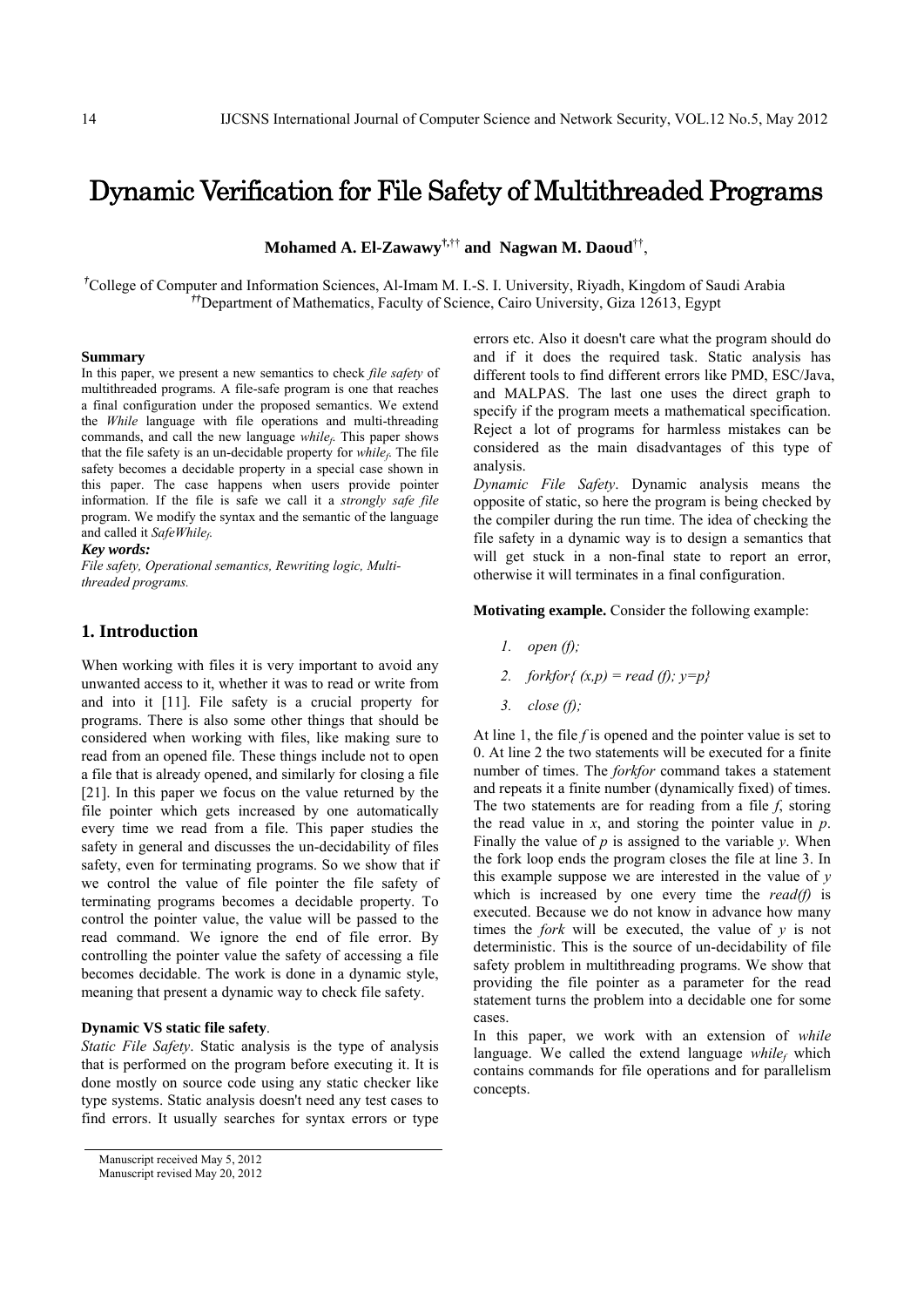As we mentioned before that un-determinism comes from pointer values returned by reading from a file. To control the pointer value and eliminate the un-determinism we modified *whilef* to get the language *SafeWhilef*. We say that a program is *strongly file safe* if it terminates at a final configuration under the semantics rules defined for *SafeWhilef*. Otherwise, the file is not safe.

Our contribution is as follows:

- The paper presents a new language model,  $while<sub>f</sub>$  with its formal semantics, which is an extension of *while* language.
- We prove that even for terminating programs the file safety remains un-decidable property.
- We modified *whilef* to get *SafeWhilef* and discuss the decidability in this restricted definition.
- We proved that file safety becomes decidable under the definition of *SafeWhilef*.

The paper is organized as follows. In section 2, we present a formal semantics for *while<sub>f</sub>* with file operation statements (open, read, and close a file). In section 3, we discuss file safety even for terminating programs in *whilef* and present a formal definition for file safety. In section 4, we introduce *SafeWhile<sub>f</sub>* with a restriction to ensure file safety, and prove our final result. Finally we conclude the paper Section 5.

# **2. Formal Semantics of** *whilef*

In this section, we define  $while<sub>f</sub>$  using rewriting logic semantics [19, 20, 21, 18]. A language *L* can be defined via the triple ( $\sum_{L} E_{L} R_{L}$ ), where:

*∑*<sup>*L*</sup> is the syntax of *L*; *E*<sup>*L*</sup> is a set of  $∑$ <sup>*L*</sup> equations. These equations have no computational meaning; they only transform the statements to a form in which the rules can be applied on.  $R_L$  is the set of  $\Sigma_L$  rules. Every rule have two sides, we can replace the left side with the right one of the same rule in one way direction. We write  $R \mid t=t'$  to express that it is possible to prove using some rules that *t* and *t'* are equivalent. The expression  $R \nvert t \rightarrow t'$  means that *t'* can be derived from *t* using only one rule. And  $R \nvert t \rightarrow t'$ means that we can reach *t'* starting from *t* in many steps. In any derivation we write  $=$  to express that we use an equation and  $\rightarrow$  to express that we use a rule. Figure 1 shows a complete definition of *whilef*.

*while<sub>f</sub>* **Syntax**. The syntax as shown in figure 1 has two sets: *A* which stands for atomics statements and *S* standing for non-atomic ones. When we say atomic we mean a statement that can't be composed from other statements like integers, variables, binary operations, etc. The set *S*

contains all the atomics and also the statements that can be composed from atoms. For integers  $n \in \mathbb{Z}$ , pointers  $p \in \mathbb{N}$ , variables  $x \in Var$ , the set of variables names. File names *f* rang over the set *F* which contains the entire files name. We let *op* denote any arithmetic operation like *+,-,\*, /*, also can be overloaded to include Boolean operations like  $\leq$   $\geq$   $\leq$   $\leq$   $\leq$   $\leq$   $\leq$   $\leq$   $\leq$   $\leq$   $\leq$   $\leq$   $\leq$   $\leq$   $\leq$   $\leq$   $\leq$   $\leq$   $\leq$   $\leq$   $\leq$   $\leq$   $\leq$   $\leq$   $\leq$   $\leq$   $\leq$   $\leq$   $\leq$   $\leq$   $\leq$   $\leq$   $\leq$   $\leq$   $\leq$   $\leq$   $\leq$ *while* statement. File operations *open, close,* and *read* are also included. When working with files, say *open* a file *f* the pointer is set to 0. Reading from a file *read(f)* returns two values; the first is the read value and second is the pointer value which will be increased by one automatically. Finally to close a file say *f* we use *close* statement with passing to it the file name *f*. The *skip* statement is included within the atomic statements. *S* covers all the atomics, sequence, and some statements for multithreading concepts context. For multithreading, we include *fork, fork for*, and *fork if*. We note that *fork* takes a number of statements and execute them in parallel. The command *forkfor* takes only one statement and repeats it for a finite number of times also in parallel. The *forkif* do the same job as *fork* but only if the condition is satisfied. The syntax of function call and local variables are also included in our language model.

## **Definition 1.**

A computation in *whilef* is called *well terminating* if and only if it is equal to "." - the unit- or to an integer value *n*.

**Desugaring Equation**. These equations do a very simple task. The equations transform the statement into a form which can be easily found in the left hand side of a rule. It transforms *&* and *||* to the *if* statement using ordinary logic rules.

**Configuration**. We follow [21] in designing configurations which consist of 3 entries:  $\langle \dots \rangle_s$  which holds the context as a sequence. The second entry < …  $\geq_{env}$  holds the environment which maps variables to integers. And the entry  $\langle \dots \rangle_f$  to represent file status table [11] which is a map from file names to  $\{o,c\}$  to decide wheatear the file is opened or closed. We mentioned before that the context was treated as sequence, so we use  $\mapsto$  to mean that. The symbol  $\Box$  denotes a frozen operator. This operator replaces some context in a rule to denote that the original context is being calculated.

#### **Definition 2**.

Let configurations of the form  $\ll \dots \gt_{S}$ ,  $\lt \dots \gt_{env}$ ,  $\lt \dots$  $>_{fs}$  > called *concrete configuration*, and let G be the set of all configurations. We have several types of such configurations:

• Initial configuration which take the form  $<< S >_{S}$ ,  $<$  $\ldots$  ><sub>env</sub>, <  $\ldots$  ><sub>fs</sub> > which also can be written as *[S]*.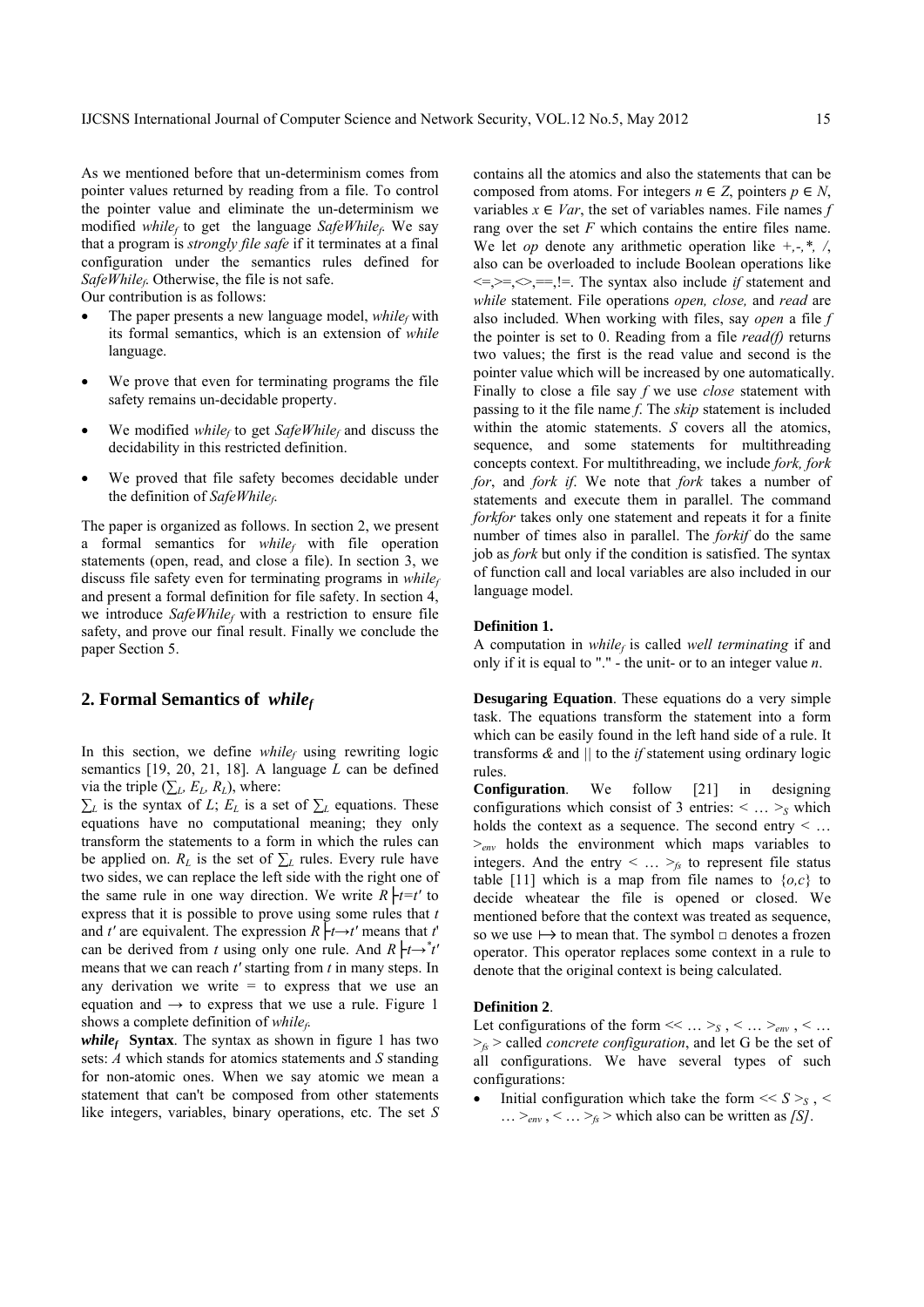- Final configuration which take the form  $\ll \gtrsim_S$ ,  $<\!\!\rho\!\!>_{env}$ , < *σ* ><sub>*fs*</sub> > or<< *n*> *s*<sub>S</sub>, < $\rho$ ><sub>*env*</sub>, <*σ* ><sub>*fs*</sub> >.
- A normal form configuration is a configuration that can't be rewritten any more, i.e. there is no *τ'* such that *while<sub>f</sub>*  $\vdash \tau \rightarrow \tau'$ .
- Stuck configuration is a configuration in which we reach a normal form but it is not final.
- Terminating configuration in which we proceed for a finite number of times.

**Semantics Rules**. All the rules are easy to read except for some rules that will be illustrated below. For the rule open there is a side condition for the file to be closed. The same idea applies for the *close* rule; the side condition states that the file status should be *o*. So we can't open (close) a file that is already opened (closed). To read from a file the *read* rule has a side condition to ensure that the file is already opened. In the *read* rule we can see that it returns two values, the first is the value read which is stored in *x*. The second value is the pointer value which is stored in *p*. After reading from a file the environment updates both *x* and *p* with the new values. Note that to update the value of *x* we use a function named φ. The definition of this function is  $\varphi$ : {F,N}  $\rightarrow$  Z. This function takes a file name and pointer value, and returns the value stored at that place. The sequence rule is straightforward.

*fork* rule. The fork rule is tricky. Let every  $S_i$ ,  $1 \le i \le n$ appearing in *fork* consists of some atomic expressions say  $a_{ii}$ , *j*∈N. We define a permutation  $θ$  from N to itself [10], i.e we break each *S* into its atomics. Then we execute all the atoms of all *S*'s in *fork* according to the order returned by the permutation  $θ$ .

*forkfor* and *forkif* both are executed using fork semantics. This is so as *forkfor* executes *S* for a finite number of times and *forkif* executes *Si* only if *ai* is satisfied.

#### **Syntax:**

 $A \ni a ::= n | x | a_1 op a_2 | a_1 & d_2 a_2 | a_1 || a_2 | a_1 = a_2$ *if a then*  $a_t$  *else*  $a_f$  *while a do*  $a_t$   $\vert$ *open (f) | x= read (f,p) | close (f) |skip S::= a| a<sub>1</sub>;a<sub>2</sub> | fork {S<sub>1</sub>,S<sub>2</sub>,..., S<sub>n</sub>} | forkfor {S} |*  $forkif{(a_1, S_1), (a_2, S_2), ..., (a_n, S_n)}$ 

## **Desugaring equations**

 $a_1$  &&  $a_2 =$  *if a<sub>1</sub>* then  $a_2$  else 0 *a<sub>1</sub>*  $|| a_2 = if a_1$  *then 1 else a<sub>2</sub>* 

# **Semantics rules**

 $\langle x \mapsto S \rangle_s \langle \rho \rangle_{env} \langle \sigma \rangle_f$   $\rightarrow$   $\langle n \mapsto S \rangle_s \langle \rho \rangle_{env} \langle \sigma \rangle_f$  $if \rho(x)=n$ 

 $\langle a_1 \text{ op } a_2 \mapsto S \rangle_s \langle \rho \rangle_{\text{env}} \langle \sigma \rangle_s \rightarrow \langle a_1 \mapsto \Box \text{ op } a_2 \mapsto$ *S*><sub>s</sub>< $ρ$  ><sub>env</sub>< $σ$  ><sub>fs</sub>

 $\langle n \text{ op } a_2 \mapsto S \rangle_s \langle \rho \rangle_{\text{env}} \langle \sigma \rangle_s \rightarrow \langle a_2 \mapsto n \text{ op } \Box \mapsto$  $S>_{s}<\rho>_{env}<\sigma>_{fs}$  $\langle n_1 \text{ op } n_2 \mapsto S \rangle_s \langle \rho \rangle_{env} \langle \sigma \rangle_f \rightarrow \langle n \mapsto S \rangle_s \langle \rho \rangle_{env}$  $\sigma$ <sup>*><sub>fs</sub>* if  $n_1$  op  $n_2$ =n</sup>

 $\langle a_1 \, \& \, a_2 \rangle \mapsto S \rangle_s \langle \rho \rangle_{\text{env}} \langle \sigma \rangle_t \rightarrow \langle f \rangle_{\text{env}}$  then a<sub>2</sub> else  $0 \mapsto S > S_p < \rho >_{env} < \sigma > f_s$ 

 $\langle a_1 | a_2 \mapsto S \rangle_s \langle a_1 | a_2 \rangle \rightarrow S \rangle_s$  $\mapsto S>_{s}<\rho>_{env}<\sigma>_{fs}$ 

 $\langle a_1 = a_2 \mapsto S \rangle_s \langle \rho \rangle_{env} \langle \sigma \rangle_s \rightarrow \langle a_2 \mapsto a_{1} \square \mapsto$ *S*><sub>*s*</sub> < *ρ* >  $>_{env}$  < *σ* > *fs* 

 $\langle$  *if a then a<sub>t</sub> else a<sub>f</sub>*  $\mapsto$   $S \geq s \leq \rho \geq_{env} \leq \sigma \geq_{fs} \rightarrow \langle a \mapsto i f \rangle$  $\Box$  *then a<sub>t</sub> else a<sub>f</sub>*  $\rightarrow$  *S*>*s*<sup><</sup> *ρ* ><sub>*env</sub>*  $\leq$  *σ* ><sub>*fs*</sub></sub>

 $\langle$  *s if a then*  $a_t$  *else*  $a_f \mapsto S$ *><sub>s</sub>* $\langle \rho \rangle$ <sub>env</sub> $\langle \sigma \rangle$ <sub>fs</sub>  $\rightarrow$   $\langle a_t \mapsto$ *S*><sub>*s*</sub> < *ρ* >  $>_{env}$  < *σ* >  $<sub>f</sub>$ *if a=1*</sub>

 $\langle f \rangle$  *s then*  $a_t$  *else*  $a_f$   $\mapsto$   $S \geq_s \leq \rho \geq_{env} \leq \sigma \geq_{fs} \rightarrow \langle a_f \rangle$  $\mapsto S$ <sup>*>*</sup><sub>*s</sub>*  $\lt \rho$  *><sub>env</sub>*  $\lt \sigma$  *><sub>fs</sub> if a=0*</sub>

 $\langle$  *swhile a do a<sub>t</sub>*  $\mapsto$   $S$ <sub>*s*</sub>  $\langle$   $\rho$ <sub> $\rho$  $\langle$  $\sigma$  $\rho$ <sub>*fs*</sub> $\rightarrow$ </sub>  $\langle$  *if a then a<sub>t</sub>; while a do a<sub>t</sub> else skip*  $\mapsto$   $S > s < \rho >_{env} < \sigma > f_s$ 

 $\langle$  *swhile a do a<sub>t</sub>*  $\mapsto$   $S$ ,  $\langle \frac{\partial}{\partial p} \rangle_{\text{env}} \langle \frac{\partial}{\partial p} \rangle_{\text{fs}} \rightarrow \langle f \rangle$  *if a then*  $\{a_i\}$ *while a do a<sub>t</sub></sub> } else skip*  $\mapsto$   $S$ ><sub>s</sub> < $\rho$ ><sub>env</sub> < $\sigma$ ><sub>fs</sub>

 $\langle \text{open}(f) \mapsto S \rangle_s \langle \text{open}(f) \rangle_s$  +  $S \rangle_s$   $\langle \text{open}(f) \rangle_s$  +  $\langle S \rangle_s \langle \text{open}(f) \rangle_s$  if *σ(f)=c* 

 $\langle \text{close}(f) \mapsto S \rangle_s \langle \text{space}(f) \rangle_s$   $\langle \text{space}(f) \rangle_s$ *σ(f)=o* 

 $\langle (x,p)=read(f) \mapsto S>_{s} \langle p>_{env} \langle \sigma >_{fs} \rightarrow S>_{s} \langle p[p \rightarrow n, \sigma] \rangle$  $\frac{x \rightarrow \varphi(f,n)}{>_{env}} < \sigma >_{fs}$  if  $\sigma(f) = 0$ 

 $\langle S_1; S_2 \mapsto S \rangle_s$   $\langle \rho \rangle_{env} \langle \sigma \rangle_f \rightarrow \langle S_1 \mapsto S_2 \mapsto S \rangle_s$ *<ρ>env<σ>fs*

 $\langle$ *fork{S<sub>1</sub>,S<sub>2</sub>,...,S<sub>n</sub>}*  $\mapsto$  *S*><sub>*s*</sub>  $\langle$  *ρ*  $>_{env}$  $\langle$  *σ*  $>_{fs}$   $\rightarrow$   $\langle$ *a*<sub> $\theta$ (*1*) *;*</sub>  $a_{\theta(1)}$ ; ...;  $a_{\theta(n)} \mapsto S > S \langle \rho \rangle_{env} \langle \sigma \rangle_{fs}$ 

 $\langle$  *Sorkfor{S }*  $\mapsto$   $S$ <sub>>s</sub>  $\langle$   $\rho$   $\rangle$ <sub>env</sub> $\langle$   $\sigma$   $\rangle$ <sub>fs</sub>  $\rightarrow$   $\langle$  *fork{S,S, ...,S}*  $\mapsto$  *S*><sub>*S*</sub> <*ρ*><sub>env</sub> <*σ*><sub>*fs*</sub>

 $\{5 \cdot \text{for } k \in \{S_1, a_1\}, \ S_2, a_2\}, \ldots, \ S_m, a_n\} \mapsto S_{\geq s} \leq \rho \geq_{\text{env}} \leq \sigma \geq_{\text{fw}}$  $\rightarrow$  <fork{if a<sub>1</sub> then S<sub>1</sub> else skip, if a<sub>2</sub> then S<sub>2</sub> else skip ;...; *if*  $a_n$  then  $S_n$  else skip  $\} \mapsto S_{S}$   $\langle \rho \rangle_{env}$   $\langle \sigma \rangle_{fs}$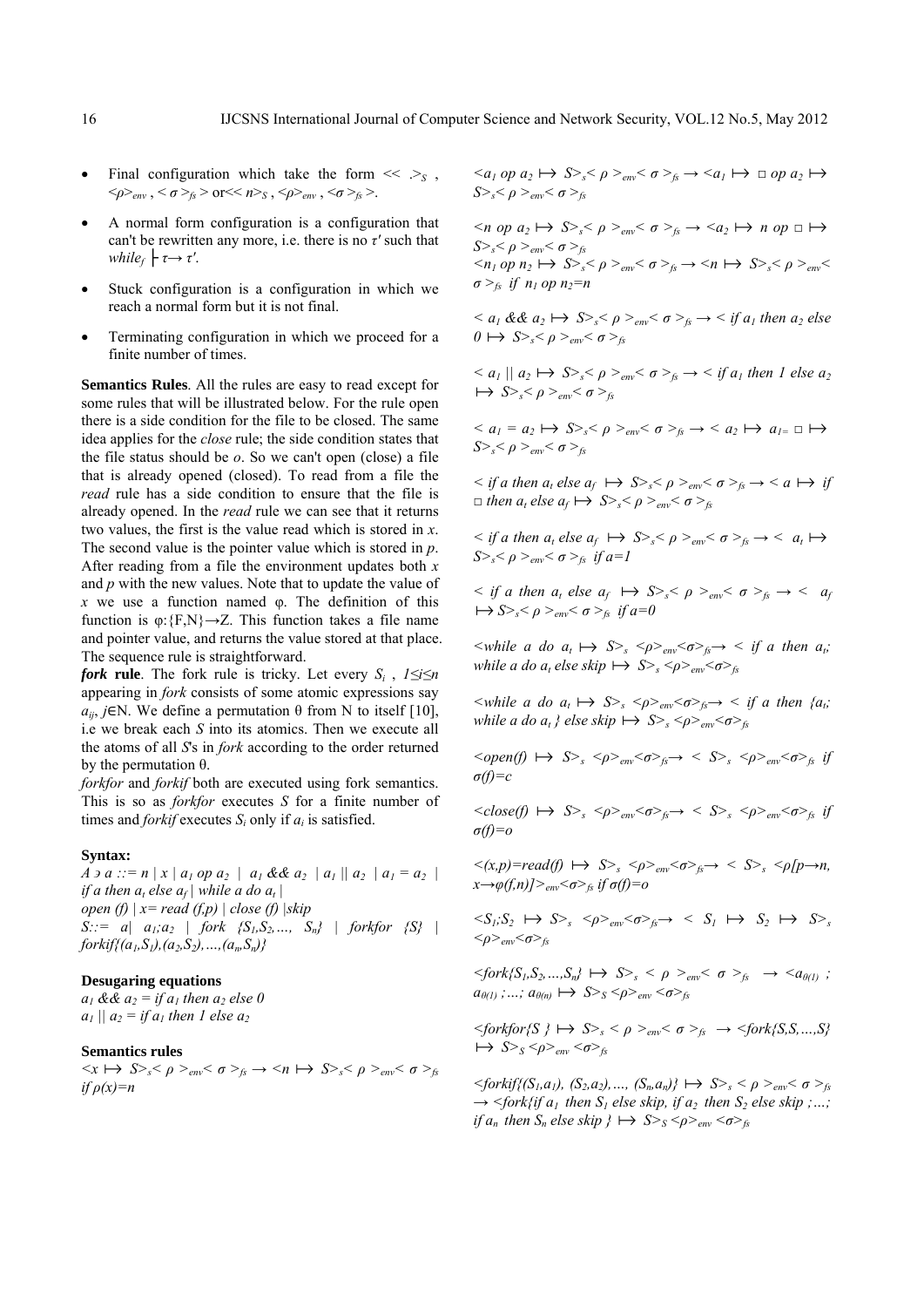Fig. 1 *whilef* complete semantics. After explaining its structure, now we are ready to formally define the language *whilef*, as:

**Definition 3**. (*while<sub>f</sub>* definition) The language *whilef* equals ( $\sum_{whilef}$ ,  $E_{whilef}$ ,  $R_{whilef}$ ) (Figure 1). We say in *whilef* that τ can be written to τ' if *while<sub>f</sub>*  $\left\vert \tau \rightarrow^* \tau \right\vert$ .

Here *∑whilef* contains both the syntax of *whilef* and ∑. Also both *E* and desugaring equations are in  $E_{\text{whilef}}$ . Since  $\sum_{\text{whilef}}$ can be considered the algebraic specification of the language, the rewrite logic semantics of  $while<sub>f</sub>$  can be known as *while<sub>f</sub>*.

# **3. File Safety**

In this section we will define the file safety and termination of programs constructed in *whilef*. As we know the termination is un-decidable property in general, hence the file safety is also un-decidable. A program will be file safe if it reach a normal configuration under any possible executions. The choice of pointer values will play the major rule here since the read rule produces the undeterminism. This section will present the fact that the file safety is an un-decidable property even for terminating programs.

#### **Definition 4**.

For any computation *S* in *while<sub>6</sub>* we say that *S* terminates if and only if *[S]* is a terminating configuration in *while<sub>6</sub>*, and we say that *S* is file safe if and only if any normal form of *S* is a final configuration in *while<sub>f</sub>*.

We mentioned that file safety is not decidable even for terminating programs. One way to control the file safety is to add restriction on the *read* rule by letting the pointer value be one of its parameters. What we will do in the next section is to decide and tell where to read at a specific place. We may also treat it as in [21]. Now we state and proof the un-decidability of file safety even for terminating programs.

**Proposition 1:** File safety of terminating programs in  $while<sub>f</sub>$  is un-decidable property.

*Proof:* 

Towards a contradiction we assume that the file safety is a decidable property. Since our language is Turing complete we can encode any decidable property  $\mu(n)$  where  $n \in \mathbb{Z}$ . Let  $y=n$ ; PGM<sub>u</sub> be a terminating and file safe program, this program writes a variable *out* such that  $\mu(n)$  holds if and only if  $out = 1$  in the environment and otherwise if  $out = 0$ .

Since the pointer returned by reading from a file is nondeterministic in the following *open(f); forkfor{ (x,p) = read (f)} close (f);*  We can use it to choose a random value for *y*. We let  $PGM'_{ii} \equiv$ *open (f) forkfor{(x,y)= read(f)} close (f)*; PGMμ; PGM'μ terminates for any *n* returned by *read*(f) and the

loop always terminates; for file safety, PGM'μ will be file safe if and only if  $out=1$  when  $PGM_{\mu}$  terminates which happens if and only if  $\mu(n)$  holds for every  $n \in \mathbb{Z}$  [17].

To solve this problem we will control the pointer value and at the same time ignore the end of file error for simplicity. What we do to control the un-determinism that results from *read* rule is to take the pointer value as a parameter to read from a file. So instead of giving the file name to read from, and then get the value read and the pointer value, we will give the file name and the location to read from and get only the value read.

File safety also includes not opening a file that is already opened, not to close a file that is already closed, and reading from a closed file. All the previous cases are controlled with the side condition in the semantic rules of the language. That's why we use the file status entry.

# **4. Strong File Safety**

This section presents the semantics of *SafeWhile<sub>f</sub>* language. The semantics will deal with the problem mentioned above. Also we will introduce the concept of *Strong file safety*. A program is strongly file safe if it reaches a final configuration in the language *SafeWhilef*. The semantics changes the *read* rule and keeps all the other rules unchanged as Figure 2 shows. Under this modification the safety issue becomes decidable for terminating programs of the language *SafeWhile<sub>f</sub>*. Those programs are strongly terminating. A program is strongly terminating if it terminates in *SafeWhile<sub>f</sub>*. When a program is file safe according to the *SafeWhilef* rules we say it is *strongly file safe*.

 $\langle x \rangle = \text{read}(f, n) \mapsto S > s \langle p \rangle_{\text{env}} \langle \sigma \rangle_f \rightarrow \langle S \rangle_s$ *<ρ[ x→φ(f,n)]>env<σ>fs if σ(f)=o*, *Where n* ∈ *N*

Fig. 2 The semantics of *SafeWhilef*.

All the other rules are the same as in  $while<sub>f</sub>$ . The rule in Figure 2 is a *read* rule with the pointer value being given with the file name. First the rule has the side condition that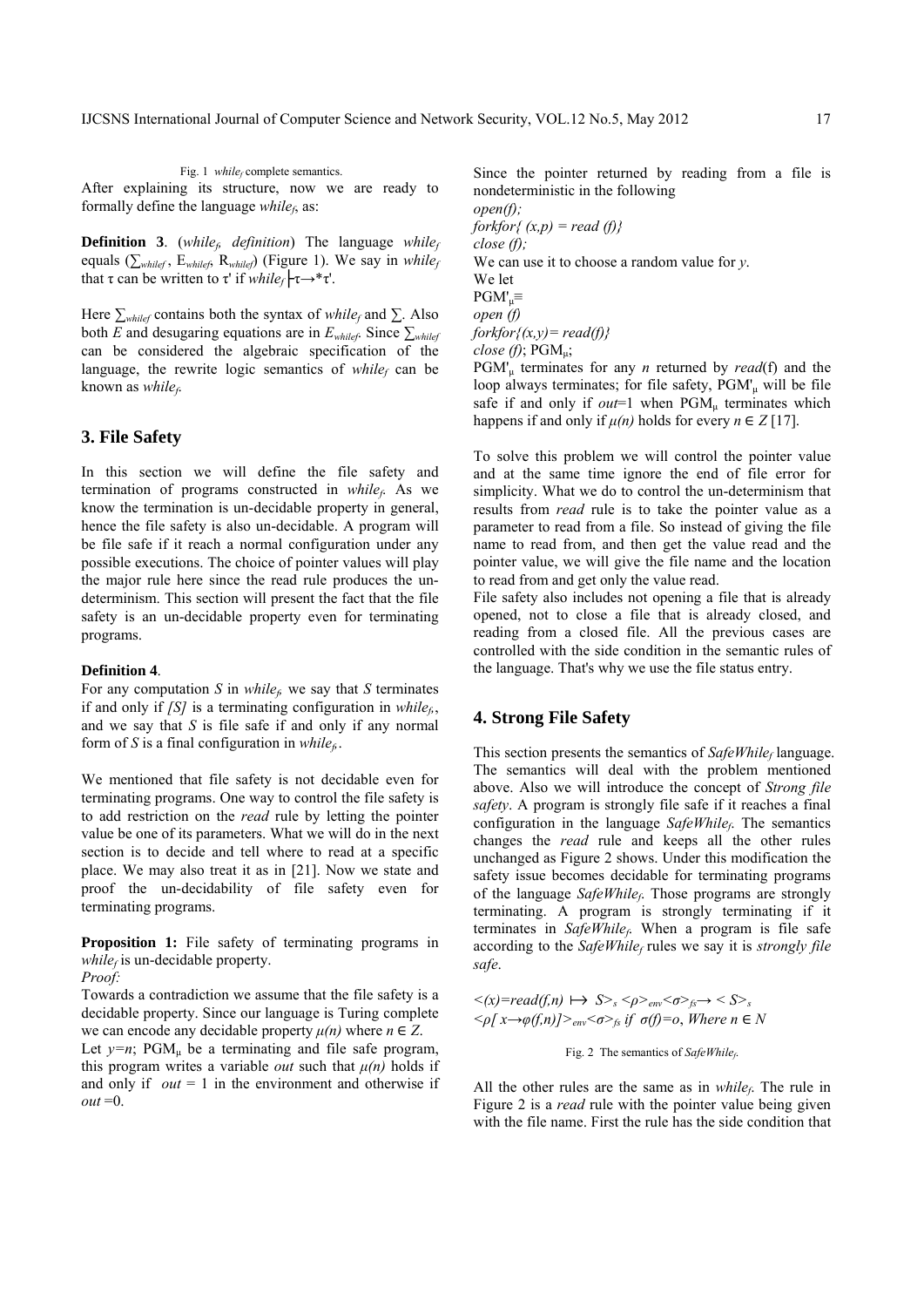the file status must be *o*. This means that the file must be opened before reading from it. If the file is closed then the rule will not be applied; the side condition avoids the issue of reading from a closed file which will cause an error. We now have to tell where to read from. So when reading we have to say we want to read from file *f* at location *n*. The pointer value is determined which will eliminate the un-determinism. This is the difference between *SafeWhilef* and *whilef*.

## **Proposition 2:**

The rule *read* in  $SafeWhile<sub>f</sub>$  is deterministic. *Proof*:

Since the pointer value is now considered as a parameter that should be giving along with the file name, the nondeterminism is eliminated.

Now we can define the file safety and the termination according to *SafeWhilef*.

## **Definition 5:**

For any computation *S* in *SafeWhile<sub>f</sub>*, we say that *S strongly terminates* if and only if *[S]* is a terminating configuration in *SafeWhilef*, and we say that *S* is *strongly file safe* if and only if any normal form of *[S]* is a final configuration in *SafeWhile<sub>f</sub>*.

# **Proposition 3**:

Let  $c \in S$  be a program, then:

- 1. If *c* is terminating then *c* is strongly terminating;
- 2. If *c* is strongly file safe then *c* is file safe;
- 3. If *c* is strongly file safe then *c* is terminating if and only if *c* is strongly terminating.

#### *Proof:*

1. Let c be a terminating program, suppose that  $(\tau_i)_{i\geq 0}$  is a sequence of configurations such that  $c = \tau_0$ . Let *while<sub>f</sub>* $\mid \tau_i \longrightarrow \tau_{i+1}$ , i≥0. Also suppose that  $p_i$  is the sequence of pointers generated by (*γi*) which is instance of *read* rules. We define a function *T: Γwhilef→ΓStrongWhilef* such that it maps every configuration to itself except for *read* rule. In case of *read* rule it eliminates all the pointers from the environment generated by the rule.  $T(\tau) = \langle x \rangle = \text{read}(f, np) \implies S \rangle_s$  $\langle \varphi / \langle p_i \rangle >_{env} \langle \sigma \rangle_f$  if  $\tau = \langle (x, p) = read(f) \rightarrow S \rangle_s$  $\langle \varphi \rangle$ <sub>*env</sub>*  $\langle \sigma \rangle$ <sub>*fs*</sub> and *T*(*τ*)=*τ* otherwise.</sub>

Now we will show that  $T(\tau_i)$ , *i* $\geq 0$  is *SafeWhilef* configuration, and  $SafeWhile_f \vdash T(\tau_i)$  $\frac{T(\gamma)}{T(\gamma_i)}$  *T*( $\tau_{i+1}$ ) (*T*( $\gamma_i$ ) is an instance of *SafeWhile<sub>f</sub>* rule). Since  $T(\tau_0) = \tau_0$ ,  $\tau_0$  is a *SafeWhilef* 

configuration since the environment contains no pointer values. Suppose that  $T(\tau_i)$  is a *SafeWhile<sub>f</sub>* configuration, and *while<sub>f</sub>*  $\mid \tau_i \longrightarrow_{i+1}^{\infty}$   $\to$   $\tau_{i+1}$ . We have two cases:

Case 1: *γi+1* is not an instance of *read* rule; In this case  $\gamma_{i+1}$  is the same rule as in *SafeWhilef*.

Case 2: *γi+1* is an instance of *read* rule; Then  $T(\gamma_{i+1})$  is an instance of *read* rule in *SafeWhile<sub>f</sub>* by the definition of *T*.

2. Let  $\tau_0$  be the initial state, and let *SafeWhilef* 

 $\tau_i \longrightarrow \tau_{i+1}$ , *i* $\geq 0$ , if  $\tau_i$  is finite sequence of length *n* then,  $\tau_n$  is a final configuration. Now we need to show that  $while_f$   $T'(-\tau_i)$ need to show that *whilef* $\vert T'(-\tau_i) \vert$  $\frac{T'(\gamma)}{T'(\gamma)}$  *T'*( $\tau$ <sub>*i+1*</sub>) is either finite or it terminates at final configuration, such that  $T'(\tau_0)$ = *τ*<sub>0</sub>. We define *T'* as follows:  $T(\tau) = \langle x, p \rangle = read(f)$  $\mapsto$   $S>_{s}$   $\lt\rho$   $\cup$   $\{p\rightarrow n\}>_{env} \lt \sigma>_{fs}$  if  $\tau =<(x)=read(f,np) \rightarrow S>_{s} <\rho>_{env}<\sigma>_{fs}$  and *T'*( $\tau$ )= $\tau$  otherwise. Where { $p_i$ } is fresh variables. Now by the same way we can show that  $while_f$   $T'(t \tau_i)$   $\longrightarrow$   $T'(t)$ <sub>*i+1</sub>* $\longrightarrow$   $T'(t_{i+1})$  will be</sub> infinite or reach a final state from *T'* definition.

3. For the only if direction it follows from 1; for the if direction assume that *c* is strongly file safe and strongly terminating, then from 2 , *c* is file safe and by the same way it is terminating.

Finally we can conclude that the file safety is decidable only if the program is strongly terminating.

# **Theorem:**

File safety of terminating programs is a decidable property for the language *SafeWhilef*.

*Proof:* 

If a program terminates in *SafeWhile<sub>f</sub>* then it has a finite number of derivation. Hence we can decide whether the last term is final or not.

The file safety is now a decidable property under the proposed condition. This special case enables us to check the file safety in the run time, for programs of *SafeWhilef* .

# **5. Conclusion**

File safety is un-decidable in general even for terminating programs of the language *while<sub>f</sub>*. But when we tide up the pointer values the read command, it become decidable. The language *while<sub>f</sub>* is undeterministic because of the *read* command. The Read command return the pointer value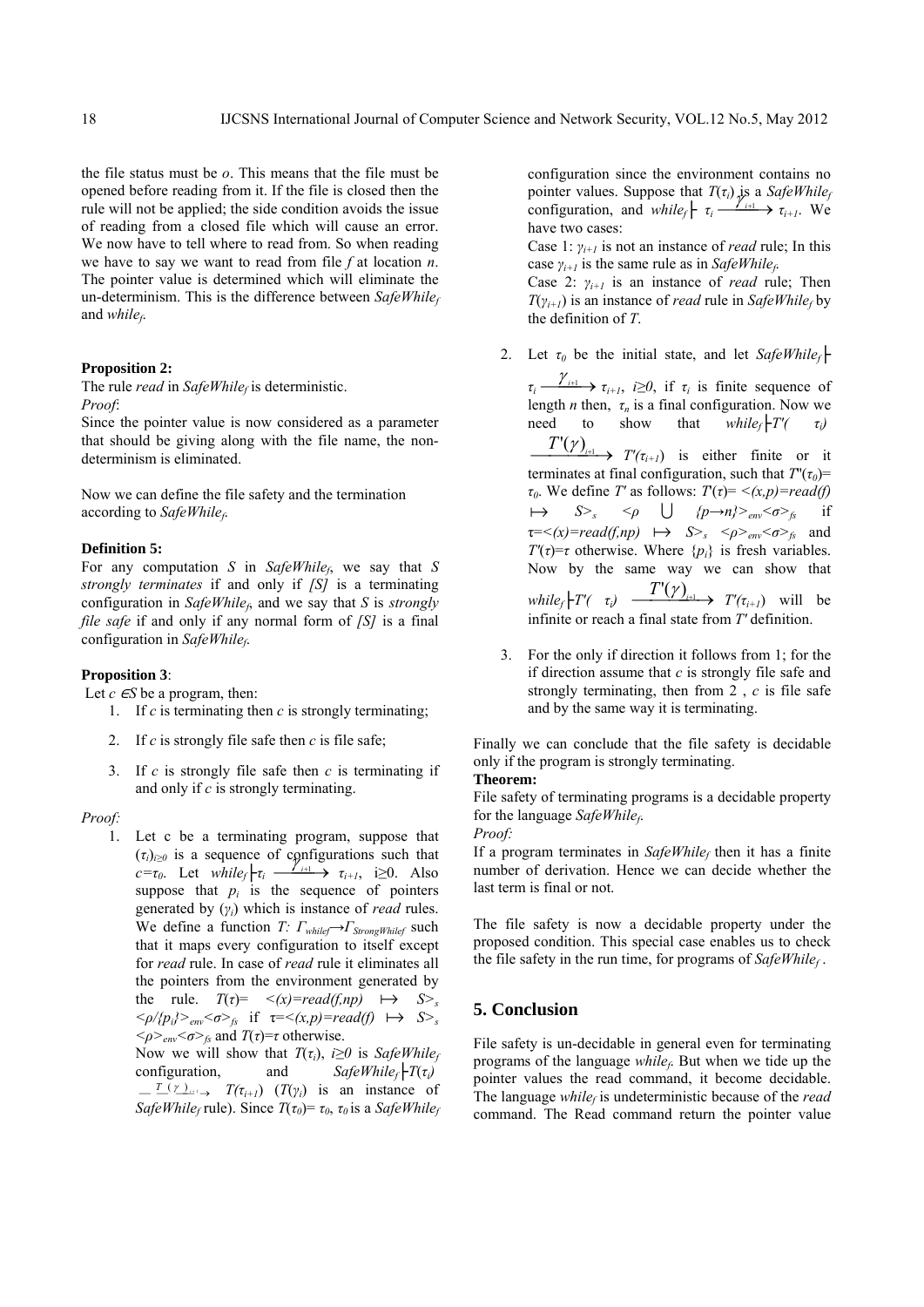along with the read value. We modified the language to get the language *SafeWhilef*. The change is related to the syntax of the read command. The pointer value becomes required to read from a file. So to read from a file you need the file name and the location to read from. This makes file safety a decidable property for terminating programs in *SafeWhile<sub>f</sub>*. So strong file safety of strongly terminating programs is decidable.

## **Related Work**

Work in the fields of files and operational semantics, are related to our work. The work in [11] checks memory safety in a dynamic way defining a semantics of language and changing it to make the problem decidable. The work in [21] repairs file problems with defining two type systems; one to admit the error and the other to repair it. In [2] the authors deal with the problem of memory safety via runtime systems via maintaining the soundness using probabilistic methods (probabilistic memory safety). The studied heap in this last paper has an infinite size. This last paper also introduces an algorithm that guarantees memory safety. The problem of memory safety is discussed also in [15] where the memory leaks are detected via software testing. The method in [15] depends on inserting checking points in the code produced by the compiler. These points check every memory access and detect the access errors. The work in [15] also tracks memory usage.

In the work [12] both type inference and run-time checking are combined to achieve type safety of programs via separating pointers according to their usage (static usage, run time usage). An attempt to automatically correct memory errors without the programmer interaction is made in [14] via deriving a runtime patches to fix the memory errors. These patches help in fixing bugs by merging the patches that come from multiple users. The language defined in [22] has a very similar structure to the one defined in [21]. Both used re-write logic as we do in the current paper.

In [9,8], approaches to correct programs via eliminate dead code [9,8] are introduced. An enrichment of the type system of pointers is introduced in [8] for live stack-heap analysis. The same author also in [6] works on the problem of memory safety and pointer analysis. In [6] the author introduces a flow sensitive type system for pointer analysis of multithreaded programs. The work in [7] presents a new flow sensitive technique for probabilistic pointer analysis in the form of type systems.

The work presented in [13] recovers a faulty process with a separation of data recovery enabling micro-rebooting. This technique recovers faulty application component without disturbing the rest of the application. This method is fast and cheap. Demsky and Dash introduce a language for robust software systems in [3]. This language has two levels. The first is a high level organization specification component, and the second is a low level operational specification. The high level is used to detect the errors, recover them, and to reason how to continue the execution safely. Model-based data structure repair is a technique introduced in [4], which enable a program to continue its execution in the face of data structure errors. The authors present an algorithm that use goal directed reasoning to translate model repair to data structure repair.

Denney and Fischer developed a frame work in [5] to allow proving the safety of a program statically and guarantee a dynamic safety. The violation asserted is used in [1] to repair the state of the program and to let it proceed. The authors present an algorithm to repair data structure with the structure that violates an assertion being given. The paper [16] describes also a method for software recovery from errors associated with a mechanism to preserve the information at a level of overhead, which is believed to be helpful. The concept of safe partial availability and safe partial anticipability, are the basic concepts for the algorithm introduced in [24]. The algorithm is based on flow graph and is better than the concept of safe partial availability. An algorithm also based on the concept of availability anticipability is introduced in [25]. This algorithm is designed for classical PRE to solve the problem of maximum flow. Saabas in [23] presents a program proof to be checked instead of checking the program code. Also the program carrying code [23] is used in two things; to match Hoare logic against low-level languages given a compositional semantics and to provide proof compilation.

#### **References**

- [1] B. Elkarablieh, I. Garcia, Y. L. Suen, and S. Khurshid.Assertion-based repair of complex datastructures. In Proc.of 22nd IEEE/ACM Int. Conf. on Automated Software Engineering,pp. 64–73. ACM Press, 2007.
- [2] E. D. Berger and B. G. Zorn. Diehard: probabilistic memory safety for unsafe languages. In PLDI '06: Proceedings of the 2006 ACM SIGPLAN conference on Programming language design and implementation, pages 158–168, New York, NY, USA, 2006. ACM.
- [3] B. Demsky and A. Dash. Bristlecone: A language for robustsoftware systems. In J. Vitek, ed., Proc. of 22nd Europ. Conf. on Object-Oriented Program., ECOOP 2008, Lect. Notes in Comput. Sci., v. 5142, pp. 490–515. Springer, 2008.